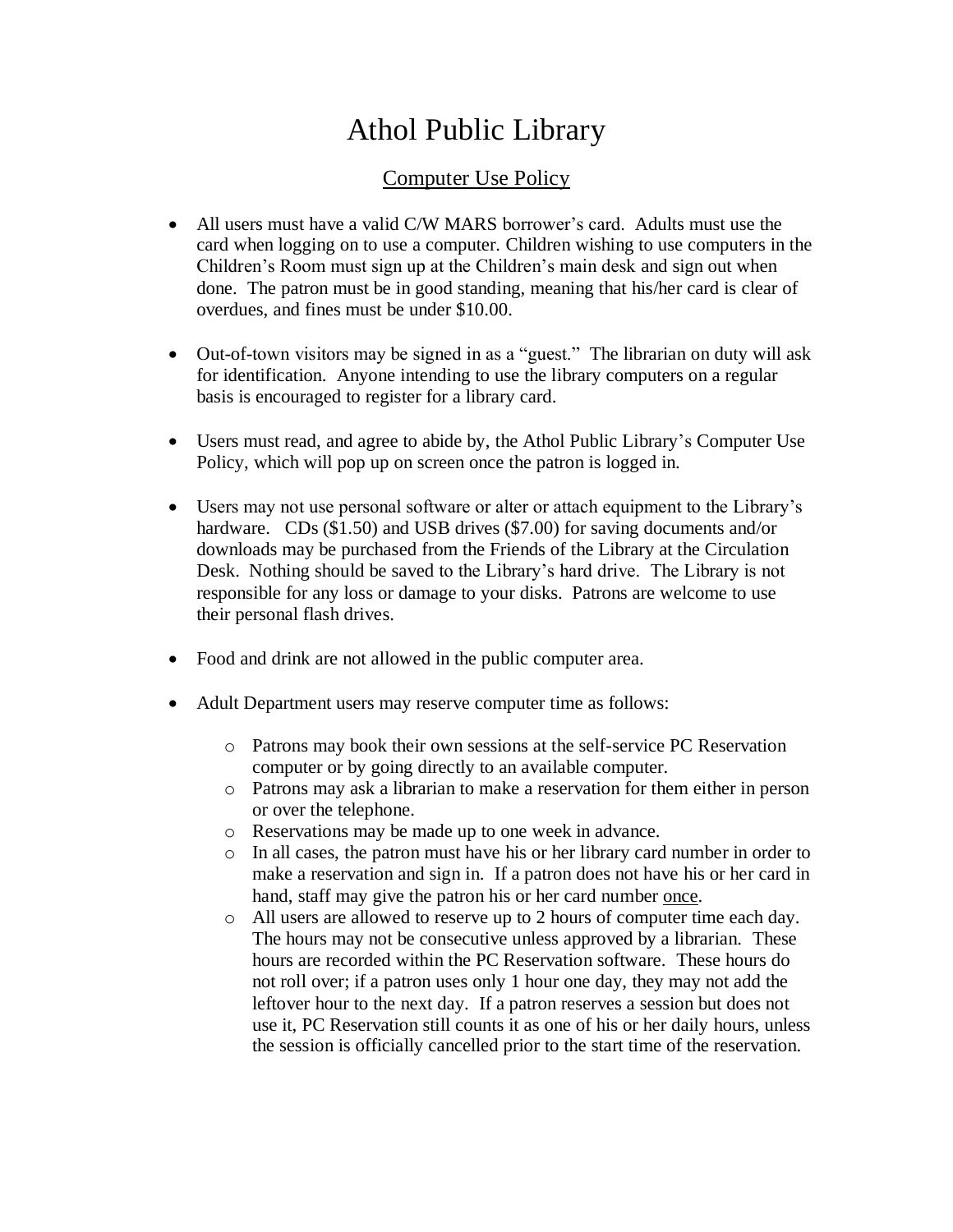- o Patrons wishing to use a specific computer station may call or visit the circulation desk. The librarian on duty will make the specific reservation, if possible.
- o Users with special circumstances should speak with the librarian on duty for exemptions. Patrons may request more than 2 hours if doing an exam or project requiring extra time. Staff can extend a patron's time using the PC Reservation computer in the staff room.
- o The public computers will shut down automatically 15 minutes before closing.
- There is a printer to which users may send documents, for a fee.
- Patrons in sixth grade and above may use the computers in the adult library and young adult area.
- Children below sixth grade may use the computers in the children's library. Very young children must have a responsible adult sitting with them at the computer. Other than this instance, only one person at a time may sit at a single computer without specific permission from the librarian on duty.
- This service is intended for independent use. Circulating materials are available to help users. If you need help, ask the librarian on duty. Although no staff member is specifically designated to aid or instruct computer users, librarians will do their best to provide assistance when needed.
- Wireless laptop use: Limitations & Disclaimers
	- o The Athol Public Library is not responsible for any changes you make to your computer's settings and cannot guarantee your hardware will work with our wireless connection.
	- o The Library's wireless connection is not secure. Information sent from or to your laptop can be captured by anyone within 300 feet of the Library if they possess a wireless device and the appropriate software.
	- o Library staff are not able to provide technical assistance.
	- o The Library assumes no responsibility for the safety of equipment or for laptop configurations, security, or data files resulting from connection to the Library's network.
- Using library computers **or the library wireless network** to copy, distribute and download copyright protected works may be an infringement of the copyright law (Title 17 U.S. Code) **and is not permitted.**
- Misuse of the computers will result in the loss of computer and/or library privileges. All violations will be dealt with in a serious and appropriate manner. Illegal acts involving library computer resources may be subject to prosecution by local, state or federal authorities. Examples of unacceptable use include, but are not limited to, the following: